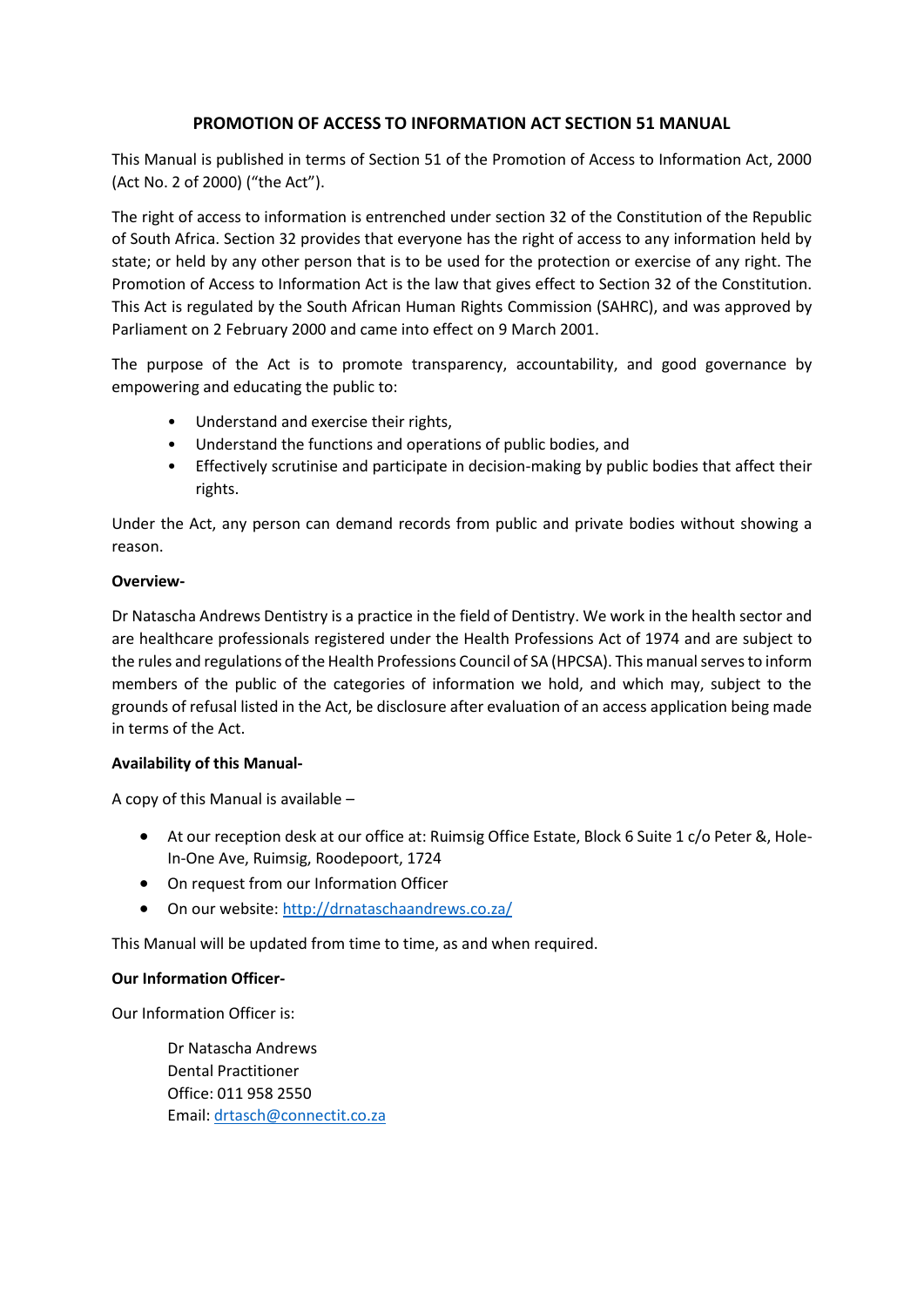## **How to Request Access to Records Held by Dr Natascha Andrews Dentistry-**

Requests for access to records held by Dr Natascha Andrews Dentistry must be made on the request forms that are available from our website or rooms, or from the SAHRC website [\(www.sahrc.org.za\)](http://www.sahrc.org.za/).

When a record is requested, the following will apply:

- Fees may be payable, and these fees are prescribed by law and can change from time to time. The fee list is attached to this document.
- The Request Form must be completed. It can be obtained from the Information Officer, on the SAHRC website [\(www.sahrc.org.za\)](http://www.sahrc.org.za/) or on the website of the Department of Justice [\(www.justice.gov.za\)](http://www.justice.gov.za/) under "PAIA" and "forms".
- On the Request Form all details must be completed, including the right the requester wants to protect by requesting the information.
- If the requester is acting on behalf of someone else, the signature of the other person as the one who is authorised the request to be made.
- The requester must state in which form (inspection of copy, paper copy, electronic copy, transcript, etc) s/he wants to access the information.
- If the record is part of another record, the requester will only be accessing the part(s) that pertains to the information s/he wants or is entitled to, and not the rest of the record.

All requests will be evaluated against the provisions of the Act. The Act allows the Information Officer to refuse access on grounds stipulated in the Act. One can, for example, not access another person's confidential information, or trade- or commercial secrets of a business.

An answer on a request for information must be made within 30 days of the request, and if not granted and the requester is not satisfied s/he can approach the courts within 30 days.

#### **How the Act works and Information Published by the SAHRC-**

More information on how the Act works and all other information can be obtained from the SAHRC – SA Human Rights Commission, at:

Private Bag X2700 Houghton 2041 OR Braampark Forum 3 33 Hoofd Street Braamfontein Tel: 011 877 3600

There are also provincial SAHRC offices in all nine provinces.

#### **Voluntary Exposure-**

The following information is made known automatically and persons do not have to request such information:

• Patient Terms and Conditions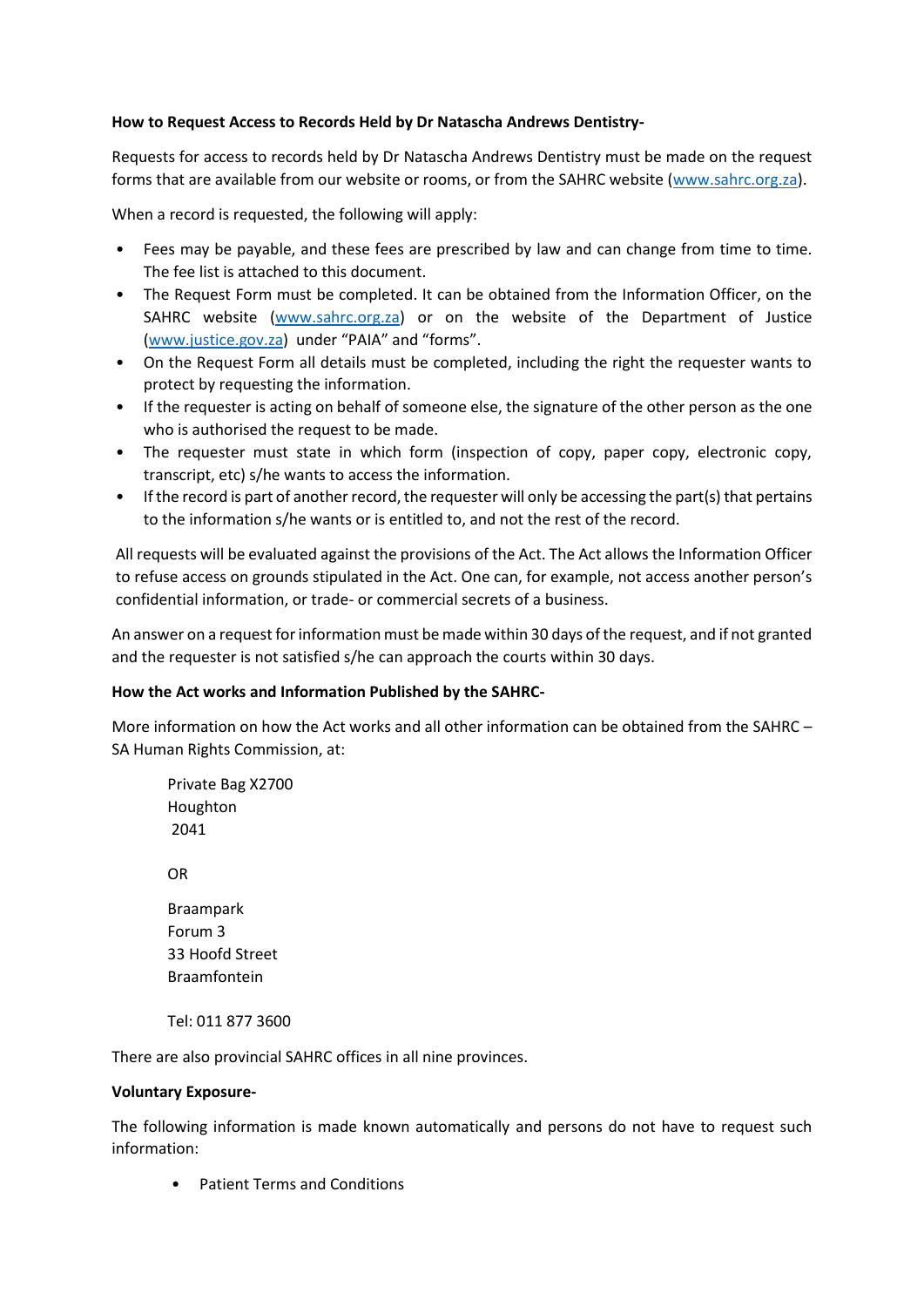- Treatment and Pricing
- Payment Plan Options

## **Records Available in terms of other Legislation-**

Information is available in terms of the following legislation to the persons or entities specified in such legislation, as well as the specific protections offered by such laws. As legislation changes from time to time, and new laws may stipulate new manners and extend the scope of access by persons specified in such entities, this list should be read as not being a final and complete list.

Business legislation (including all regulations issued in terms of such legislation): The Companies Act 71 of 2008; Income Tax Act 58 of 1962; Value Added Tax Act 89 of 1991; Labour Relations Act 66 of 1995; Basic Conditions of Employment Act 75 of 1997; Employment Equity Act 55 of 1998; Skills Development Levies Act 9 of 1999; Unemployment Insurance Act 63 of 2001; Electronic Communications and Transactions Act 25 of 2002; Telecommunications Act 103 of 1996; Electronic Communications Act 36 of 2005; Consumer Protection Act 68 of 2008; Broad-based Black Economic Empowerment Act 53 of 2003; National Credit Act 34 of 2005; Long-term Insurance Act 52 of 1998; etc.

Health legislation (including all regulations issued in terms of such legislation): (This legislation is of extreme relevance in the health sector and Requesters should familiarise themselves with it. The National Health Act 61 of 2003; Medical Schemes Act 121 of 1998; Medicines and Related Substances Act 101 of 1965; Children's Act 38 of 2005; Mental Healthcare Act 17 of 2002; Choice on Termination of Pregnancy Act 92 of 1996; Sterilisation Act 44 of 1998; Health Professions Act 56 of 1974; etc.

#### **Records held by the Practice-**

We hold records in the categories listed below. The fact that we list a record type here does not necessarily mean that we will disclose such records, and all access is subject to the evaluation processes outlined herein, which will be exercised in accordance with the requirements of the Act.

Internal records relating to our business, which includes our business's founding and other documents, minutes and policies; annual and other reports; financial records; operational records, policies and procedures; contracts; licences, trademarks and other intellectual property; production, marketing records; other internal policies and procedures; internal correspondence; statutory records; insurance policies and records; etc.

Personnel records, which includes records relating to temporary employees, fixed term employees, part-time employees, permanent employees, locums, associates, contractors, partners, directors, executive directors, non-executive directors. It includes personal files and similar records, records a third parties have provided to us about their personnel; employment contracts, conditions of employment; workplace policies; disciplinary records; termination records; minutes of staff meetings; performance management records and systems and all employment-related records and correspondence.

Client/patient records, which includes client/patient lists; health records; medical reports; funding records; agreements; consents; needs assessments; financial and accounts information; research information; evaluation records; profiling; and similar information. It must be noted that, in the health sector, personal and patient information are protected by legislation and ethical rules, and disclosure can only take place, if at all, without those frameworks.

Supplier and service provider records, which includes supplier registrations; contracts; confidentiality agreements and non-disclosure agreements, communications; logs; delivery records; commissioned work; and similar information, some of which might be provided to us by such suppliers and providers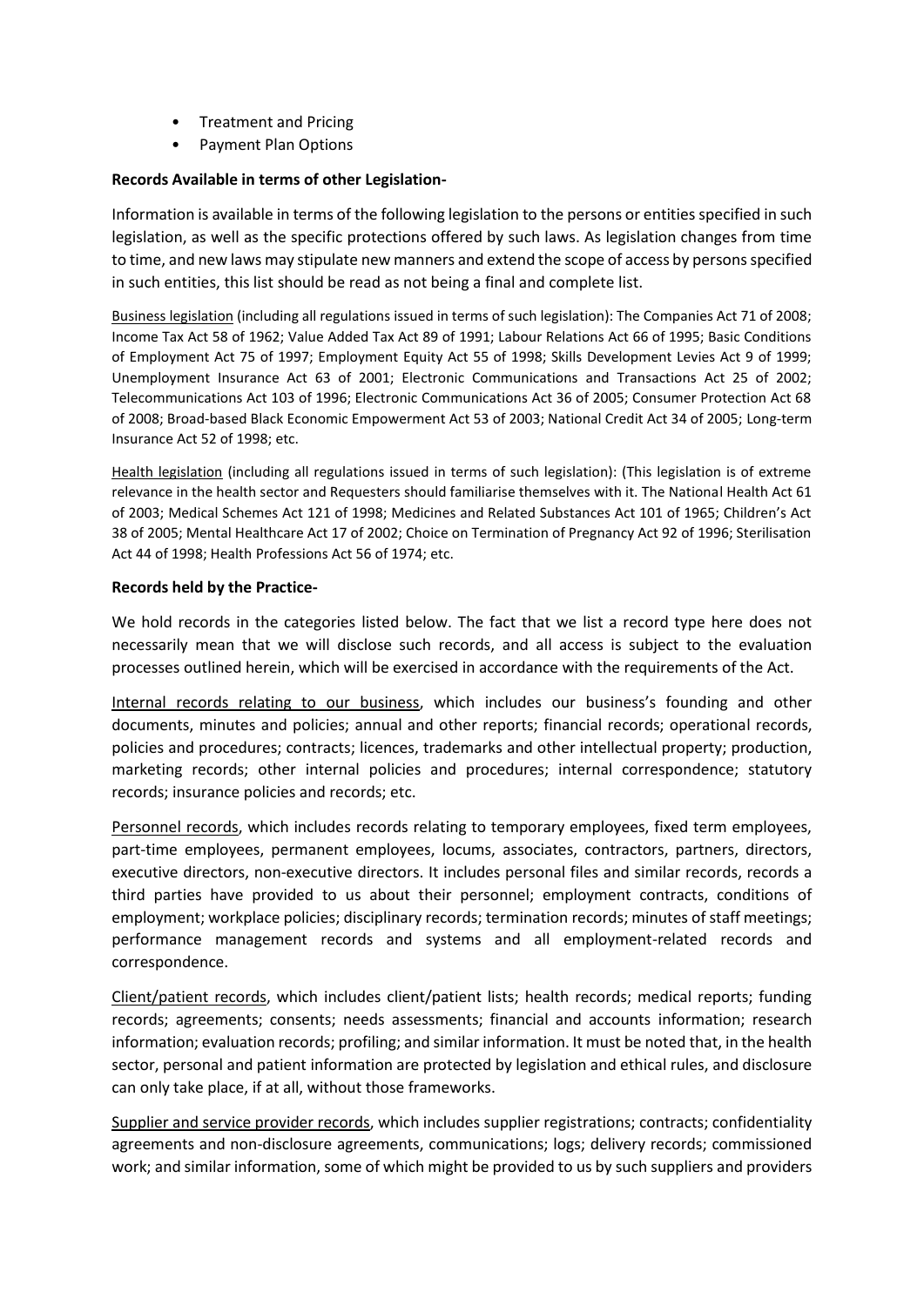under service- and other contacts. Technical records, which includes manuals, logs, electronic and cached information, product registrations, product dossiers, health professional's council / statutory body records, approvals, conditions and requirements, trade association information and similar product information.

Third party information, which may be in our possession, but which would be subject to the conditions set in relation to such possession and use or purpose limitations.

Environment and market information, which include information bought, publicly available information and commissioned information which pertains to the specific sector and market of our business and factors that affect the business, professional and healthcare environment.